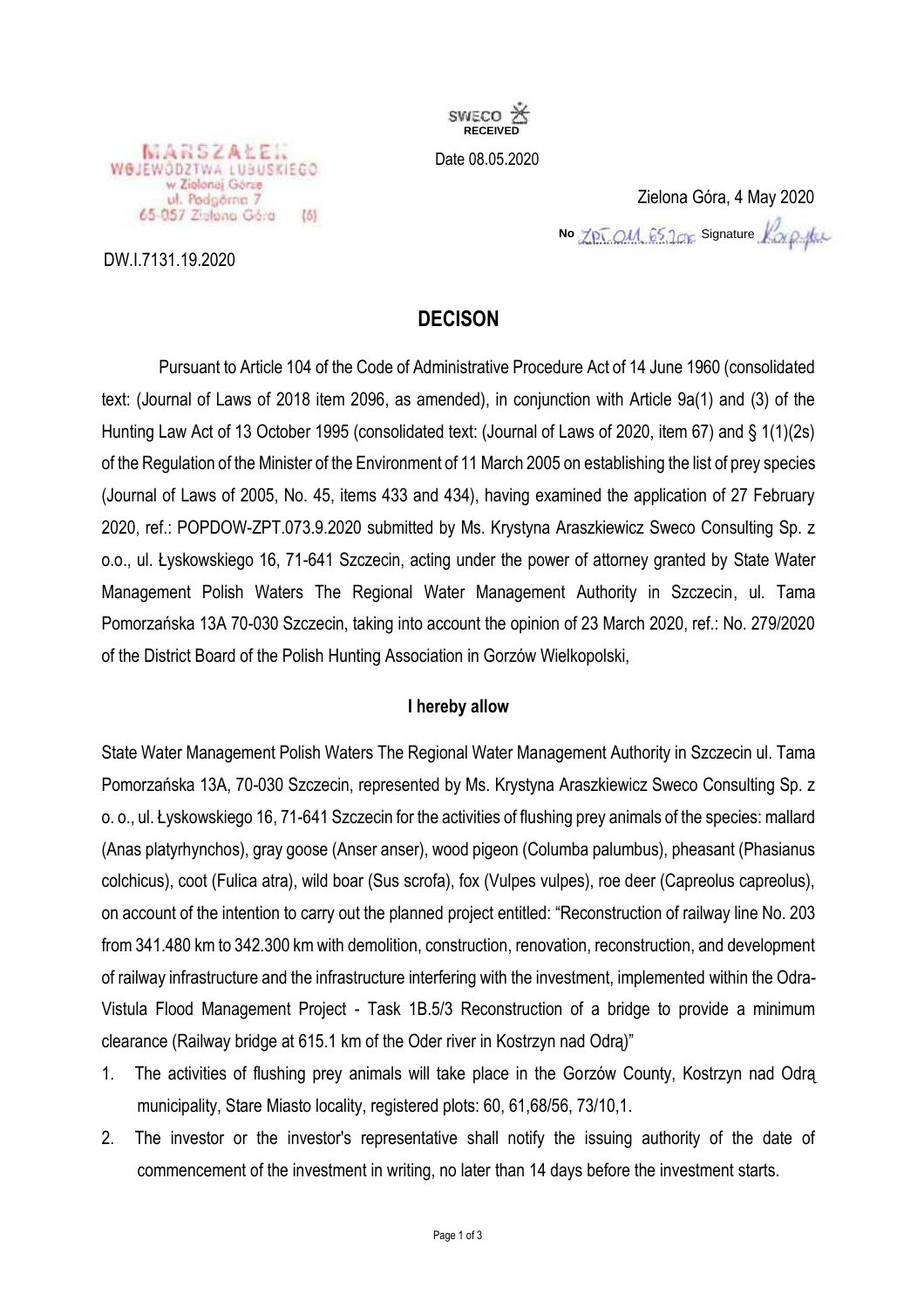- 3. In the course of investment implementation, disturbance will take place due to the presence of people participating in the investment process and noise: movement of heavy equipment and machinery, operation of equipment directly related to the conducted works.
- 4. In the event of any damage caused as a result of flushing prey animals, the injured party may file claims against the investor in the course of civil law proceedings including referring the case to a competent common court.
- 5. To assess the implementation conditions resulting from the need to protect populations of game species and their habitats, possible negative impact or minimisation of the impact of investment on game species, creating conditions for the safe existence of game:
	- a) in the area of investment implementation (Article 9 a (3)(4) of the Hunting Law Act), supervision over the flushing of prey animals is entrusted to the Dębno Forest Inspectorate,
	- b) the investor will appoint an environmental supervision team who will assess prey animal habitats before the investment begins and after its completion and, additionally, if it is necessary to perform assessment at the request of the body issuing the permit on the basis of inspection activities.
- 6. The following persons will be authorized to carry out inspections of the issued permit:
	- a) Dębno Forest Inspector,
	- b) Authorized employees of the Office of the Marshal of the Lubuskie Province.
- 7. The recipient of the permit is obliged to immediately notify the issuing authority in the event of its early use.
- 8. The permit holder will submit a report to the permit issuer within 30 days of its expiry.
- 9. In order to ensure the correct use of the permit for a derogation from the ban on flushing prey animals, the Marshal of the Lubuskie Province will verify whether the conditions set out in the permit issued are complied with and in the event of non-compliance, will revoke the permit (Article 9 a (4) in conjunction with Article 44 (12) of the Hunting Law Act).
- 10. **The permit is valid from 1 June 2021 to 31 May 2023.**

# **Justification**

Based on the opinion of 23 March 2020 (ref. No. 279/2020 of the District Board of the Polish Hunting Association in Gorzów Wielkopolski and in accordance with Article 107 of the Code of **Administrative**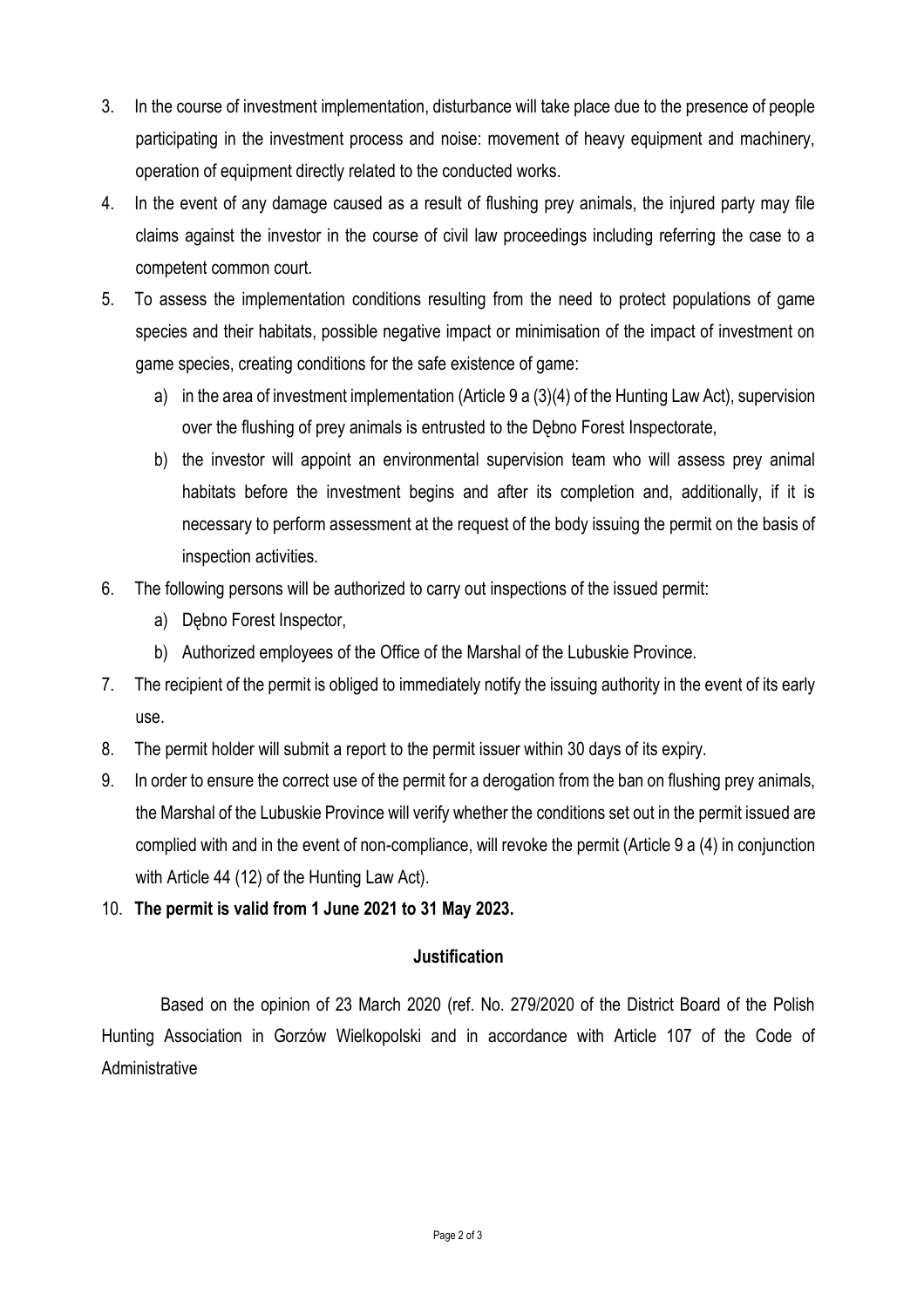Conduct, no justification will be provided with the decision to authorize derogation from the prohibition to flush prey animals on the ground that it takes into account the entire request of the applicant.

## **Instruction**

Parties may appeal against the permit to the Self-government Appeals Court in Zielona Góra through my office, within 14 days of the date of permit receipt.

Pursuant to Article 127 a of the Code of Administrative Procedure, I inform you that a party may waive the right to appeal against the authority that has issued a decision, and that the decision shall become final and binding on the date the authority receives the decision on waiver of the right to appeal from the last of the parties to the proceedings.



**MOJEM DIRC** RSZAFEK

#### Recipients:

- 1. Krystyna Araszkiewicz Sweco Consulting Sp. z o.o. ul. Łyskowskiego 16,71-641 Szczecin
- 2. State Water Management Polish Waters The Regional Water Management Authority in Szczecin ul. Tama Pomorzańska 13A, 70-030 Szczecin
- 3. file

#### Copy to:

- 1. District Board of the Polish Hunting Association in Gorzów Wielkopolski, ul. Kosynierów Gdyńskich 20 G, 66-400 Gorzów Wlkp.
- 2. Regional Directorate of State Forests in Szczecin, ul. Juliusza Słowackiego 2, 71 -434 Szczecin
- 3. Dębno Forest Inspectorate ul. Racławicka 33, 74-400 Dębno
- 4. Mayor of the city of Kostrzyn nad Odrą ul. Graniczna 2, 66-470 Kostrzyn nad Odrą
- the stamp duty for issuance of the decision, in the amount of PLN 82.00, was paid on 27 February 2020 to the account of the Zielona Góra City Hall, with the following title: "opłata skarbowa za wydanie decyzji derogacyjnej. Zadanie 1B.5/3",
- the stamp duty for the power of attorney in the case, in the amount of PLN 17.00, was paid on 27 February 2020 to the account of the Zielona Góra City Hall, with the following title: "opłata skarbowa za pełnomocnictwo - decyzja derogacyjna - gat. Łowne Zadanie 1B.5/3",
- The above is in accordance with the Act of 16 November 2006 on stamp duty (consolidated text (Journal Laws of 2019, item 1000, as amended), an attachment to the act art. 1(1)(1c), part III No. 44 point 2 - permission other than those listed in this attachment (permit, concession): others and art. 1(1)(2) part IV.